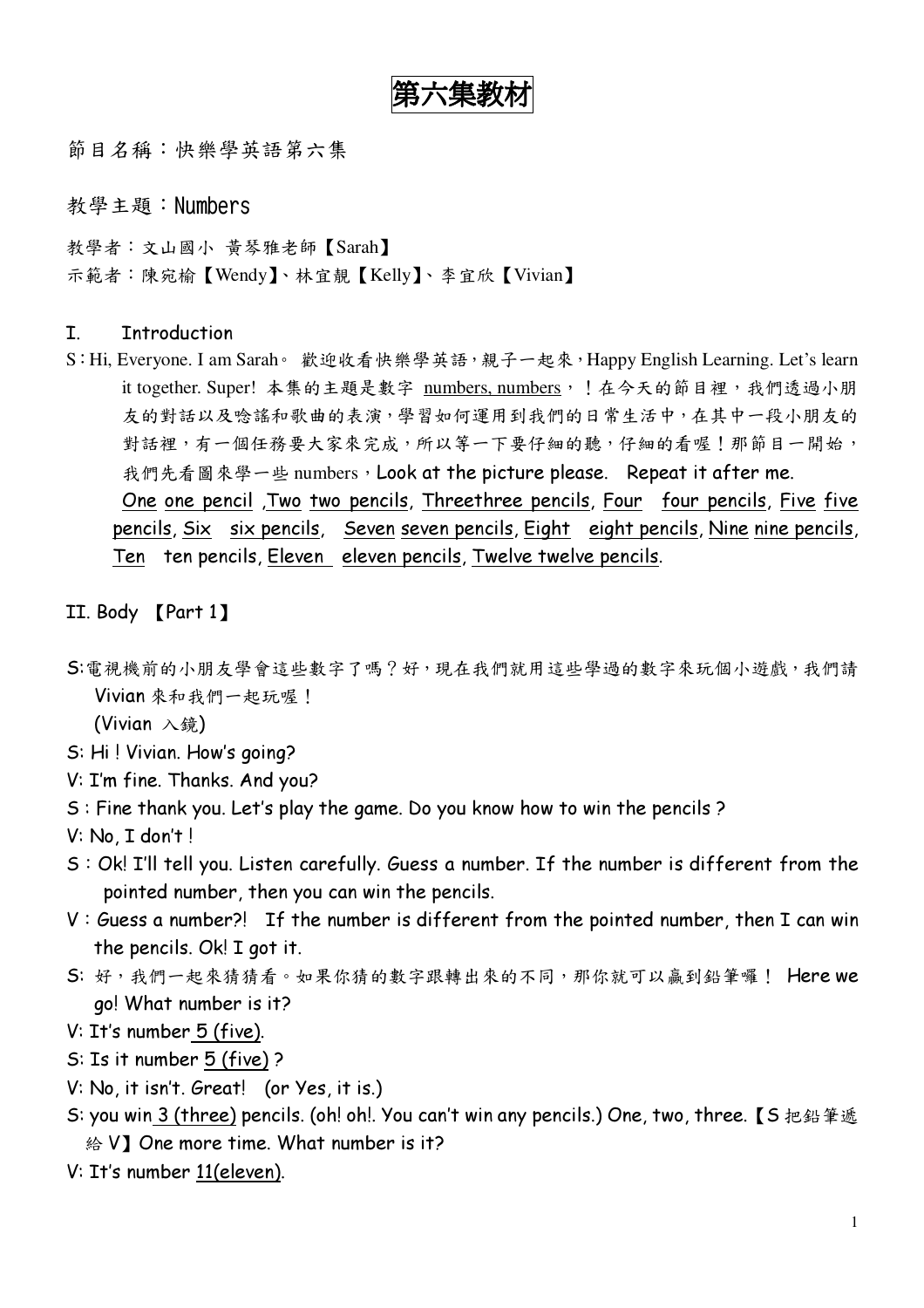$S: Is it 11 (eleven) ?$ 

- V: No, it isn't. Good!
- S: you win again. (I'm sorry. You can't get any pencils) One, two, three. Once more. What number is it?
- V: mn…It's number 8 (eight).
- S: Is it number 8(eight)?
- V: No, it isn't! Great!
- S: You win three pencils again. (I'm sorry. You can't get any pencils.) Ok! Now this is the last chance. Are you ready?
- $V: Yes, I am.$
- S: What number is it?
- V: It's number 12(twelve).
- $S: Is it 12(twe've)$ ?
- V: No, it isn't! Good!!
- S : Congratulations! You win three pencils. (Oh! Sorry.) Vivian, how many pencils are there?
- $V:$  Let's count. One, two, three, (four, five, six), (seven, eight, nine), (ten, eleven, twelve). There are three ( $six$ , nine, twelve) pencils.
- S: There are **pencils!** Wow! So many pencils! You are so lucky.
- S: ok,玩過這個遊戲,電視機前的小朋友是不是對數字的說法更熟悉了,現在我們就用這12個數 字來學一首唸謠, 現在我們請 Wendy 和我們一起學喔!Please, repeat it after me.
- S: One, two, buckle my shoe. 绑鞋帶
- W: One, two, buckle my shoe. 綁鞋帶
- S: Three, four, shut the door. 關上門
- W: Three, four, shut the door. 關上門
- S: Five, six, pick up sticks. 撿棍棒
- W: Five, six, pick up sticks. 撿棍棒
- S: Seven, eight, Lay them straight. 把它們放直
- W: Seven, eight, Lay them straight.
- S: Nine, ten, a big red hen. 一隻大紅雞.
- W: Nine, ten, a big red hen.  $-\xi \times \hat{*}$ .
- S: Wendy, 接下來你來唸前面的數字, 我來唸後面的動作. Here we go.
- W: One, two
- S: Buckle my shoe. 綁鞋帶
- W: Three, four
- S: Shut the door. 關上門
- W: Five, six
- S: Pick up sticks. 撿棍棒
- W: Seven, eight
- S: Lay them straight. 把它們放直
- W: Nine, ten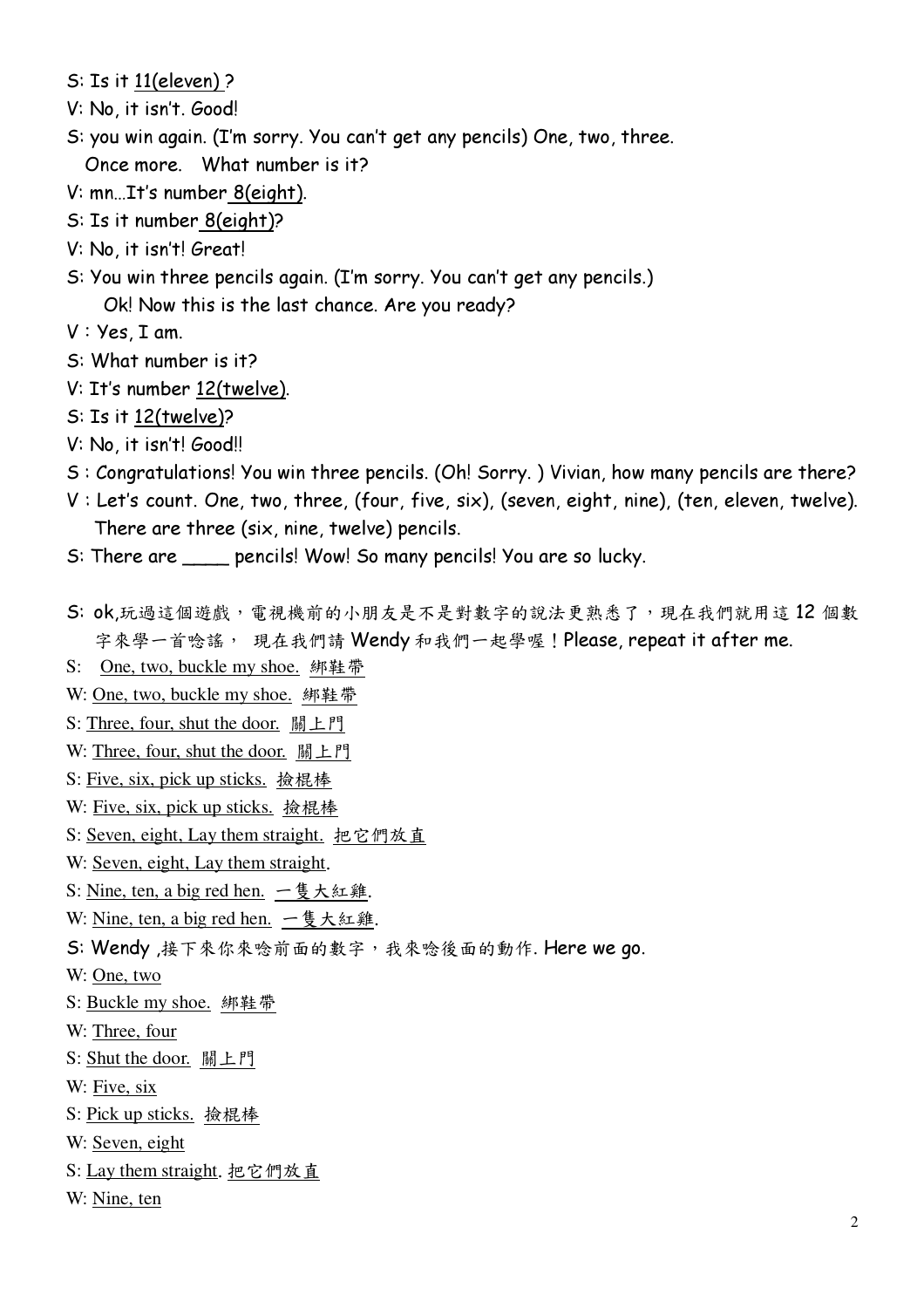S: A big red hen. 一隻大紅雞 Good job! 接下來我們就來欣賞文山國小三位小朋友的表演, Here we  $q_0!$ Chant A One, two, buckle my shoe.

Three, four, shut the door.

Five, six, pick up sticks.

Seven, eight, lay them straight.

Nine, ten, a big red hen.

【小朋友的唸謠表演】

S:小朋友唸謠是不是很好玩了?接著我們再來學另一首,這可是我自己想的喔!請先聽我唸一次。 One, two, three,

Four, five, six,

Seven, seven,

Eight and nine,

Ten, eleven, twelve, twelve, twelve.

W: Great! Can you teach me?

S: Sure! Repeat it after me. One, two, three.

W: One, two, three

S: Four, five, six

W: Four, five, six

S: Seven, seven, eight and nine

W: Seven, seven, eight and nine

S: Ten, eleven, twelve, twelve, twelve

W: Ten, eleven, twelve, twelve, twelve

S:小朋友記住了嗎?我們一起再來看這首唸謠的表演 Here we go.

**Chant B:** 

One, two, three,

Four, five, six,

Seven, seven,

Eight and nine,

Ten, eleven, twelve, twelve, twelve.

S: 唸完了有關 numbers 的歌謠之後, Now let's learn two key words.我們請 Kelly 和我們一起來 學這兩個重要的字。Small s-m-a-1-1. small, small 是小的意思.

 $K: small, s-m-a-l-1$ , small.

S: The baseball is small.

K: The baseball is small.

S:接下來我們來學另一個 key word, big b-i-g, big. big 是大的意思。

 $K:$  big b-i-g, big.

S: The basketball is big.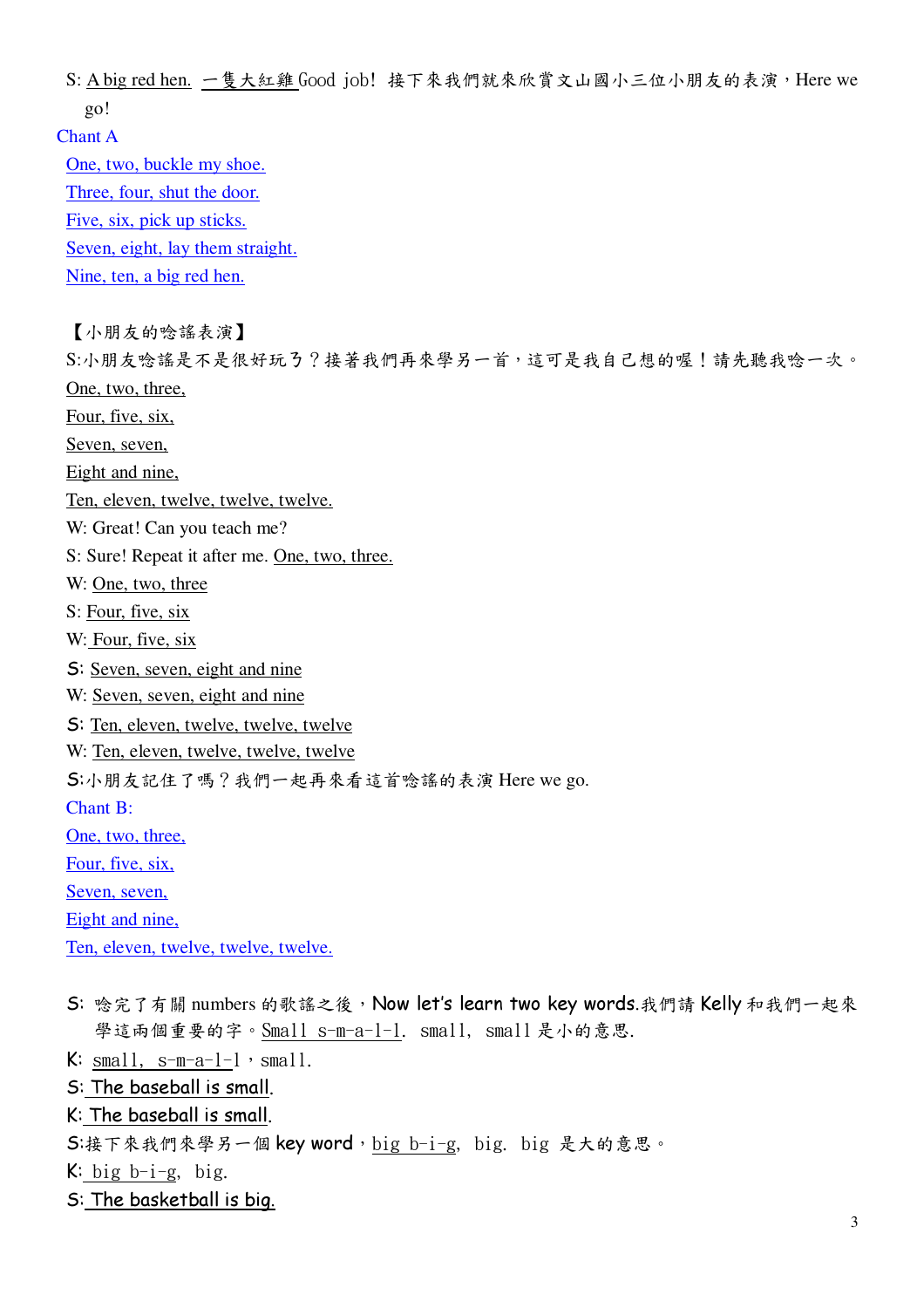# K: The basketball is big.

- S:結合剛剛我們教的兩個句子,我們可以說 The baseball is small but the basketball is big. 棒球是小的,但是籃球是大的. Repeat it after me, The baseball is small but the basketball is bia.
- K: The baseball is small but the basketball is big.
- S:也可以這樣說 The baseball is smaller than the basketball. Smaller s-m-a-l-l-e-r, smaller, smaller 就是比較小的意思, Smaller.
- $K:$  Smaller  $s-m-a-1-1-e-r$  , smaller
- S: The baseball is smaller than the basketball.
- K: The baseball is smaller than the basketball.
- S: bigger b-i-g-g-e-r bigger, bigger 就是比較大的意思, bigger.

 $K: bigger \ b-i-g-g-e-r$ 

- S: The basketball is bigger than the baseball.
- K: The basketball is bigger than the baseball.
- S:小朋友你們學會了怎麼說 small 和 big 了嗎?現在我們來玩一個比大小的遊戲吧! This is number 7. Choose one card. If the number is bigger than 7, then you win. If the number is smaller than 7, then I win.現在妳選一張卡, 如果數字比7大就是妳贏, 如果比7小就是我贏 囉!
- $K: OkII$
- S: Choose one. What number is it?
- K: It's 8. 8 is bigger than 7. So I win.
- S: It's 6, 6 is smaller than 7, So I win.
- K: It's 9.9 is bigger than 7. So I win.
- S: It's 5.5 is smaller than 7. So I win.
- K: It's 10. 10 is bigger than  $7.$  So I win.
- S: It's 4.4 is smaller than 7. So I win.
- K: It's 11. 11 is bigger than 7. So I win.
- S: It's 3. 3 is smaller than 7. So I win.
- K: It's 12. 12 is bigger than 7. So I win.
- S: How many cards are there in your hands?
- K: One, two, three, four, five. There are five cards. And you?
- S: One, two, three, four. There are four cards.
- K: So I'm winner.
- S: Kelly, What numbers are smaller than 7 from one to twelve?
- K:  $Six 6$ , five  $5$ , four  $4$ , three  $3$ , two  $2$ , one  $1$ .
- S: And what numbers are bigger than 7 from one to twelve?
- K: Eight 8, nine 9, ten 10, eleven 11, twelve 12.
- S: Good job. So, Vivian, what number is bigger than three 3 but smaller than five 5?
- K: It's number four 4!
- S: Great! Next one. What number is bigger than ten but smaller than twelve?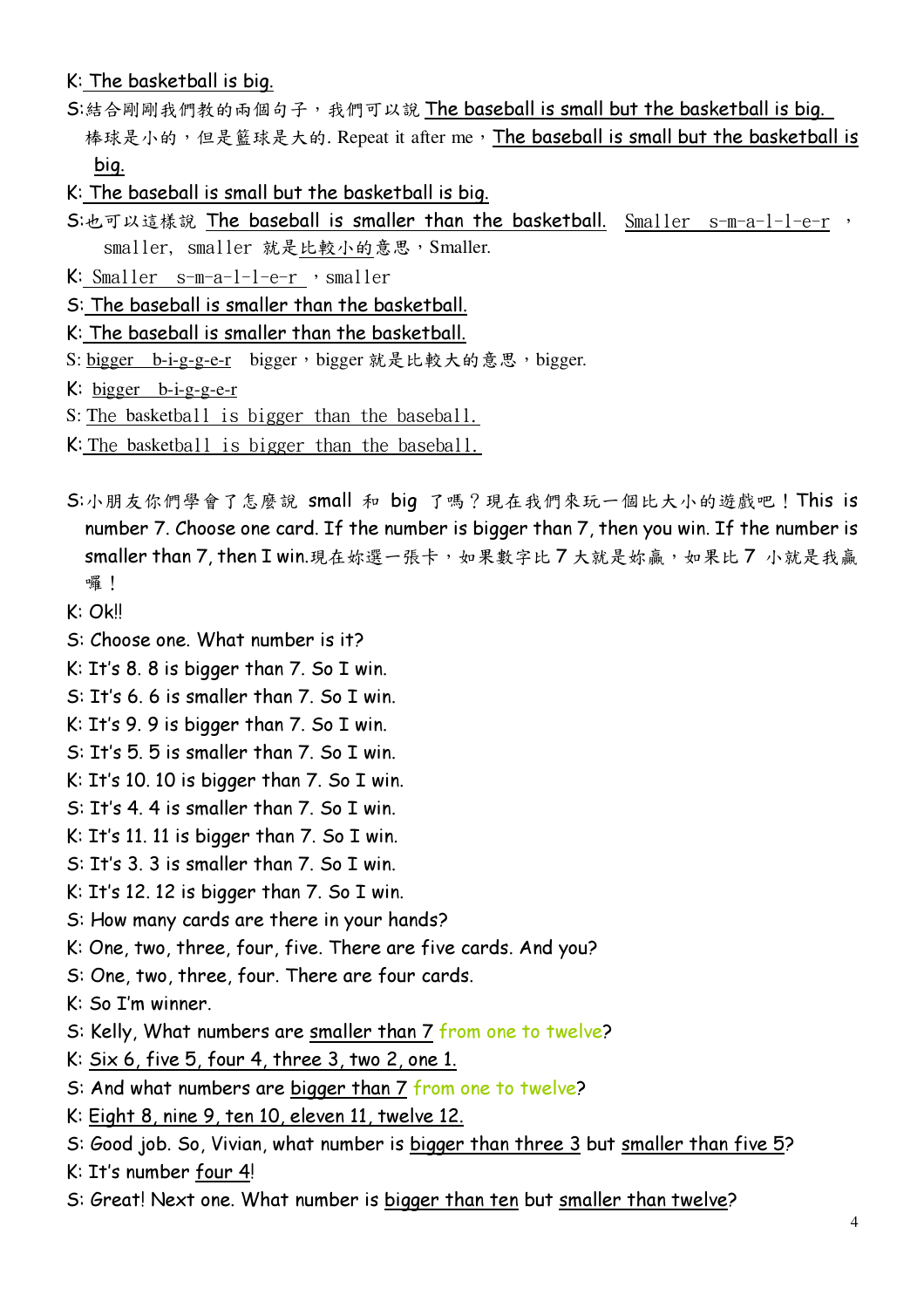## K: What number is bigger than ten but smaller than twelve? It's eleven!

- S: Excellent! You can try it with your family now. 在日常生活中,我們用到數字的機會很多, 除了今天我們介紹的問號碼和問數量之外,還有問價錢 How much is it?, 問時間 What time is it?, 問電話號碼 What's your telephone number? 問手機號碼 What's your cell phone number?以及問年齡 How old are you? 這些內容在日後的節目中都會陸續的介紹,所以今天 我們就不多做說明了。
- K: Sarah 你剛剛好像說有一個任務要大家來完成喔 請問是什麼任務呢?

S: Kelly 妳記性真好耶!接下來我們就是要來看一段由文山國小二位小朋友為我們做的一段對 話,在對話中有一個任務,請大家來完成,要仔細的看喔!The mission is "How many cookies are there in the box?" "How many cookies are there in the box?"  $\cdot$  Here we go!

#### $[Part 2]$

Wendy: Hi, Kelly, how's going?

Kelly: I'm fine. And you?

- Wendy  $: \Gamma$ m hungry.
- Kelly  $: I$  got something to eat.
- Wendy: Sounds good. What's that ?

Kelly : I have some cookies.

- Wendy: Wow! Great!
- Kelly: Guess. How many cookies are there in the box?
- Wendy: I don't know.
- Kelly: Guess.
- Wendy: Eleven.
- Kelly: No. try again.
- Wendy: Twelve.
- Kelly: Bingo. There are twelve cookies in the box. Do you want some?
- Wendy: Yes, please.
- Kelly : Here you are.
- Wendy: Thank you. mn... yummy! yummy! Now, guess. How many cookies are there in my hand?
- Kelly: One.
- Wendy  $:$  No. Try again.
- Kelly: Two.
- Wendy  $:$  No. There are not any.
- [Part 3]
- S: Hi! Welcome back. "How many cookies are there in the box?" Do you get the answer for the mission? The answer is twelve t-w-e-l-v-e twelve. There are twelve cookies in the box. Let's welcome Kelly and Wendy. Hi! Kelly
- K: Hi! Sarah
- S: Hi! Wendy.
- W: Hi! Sarah.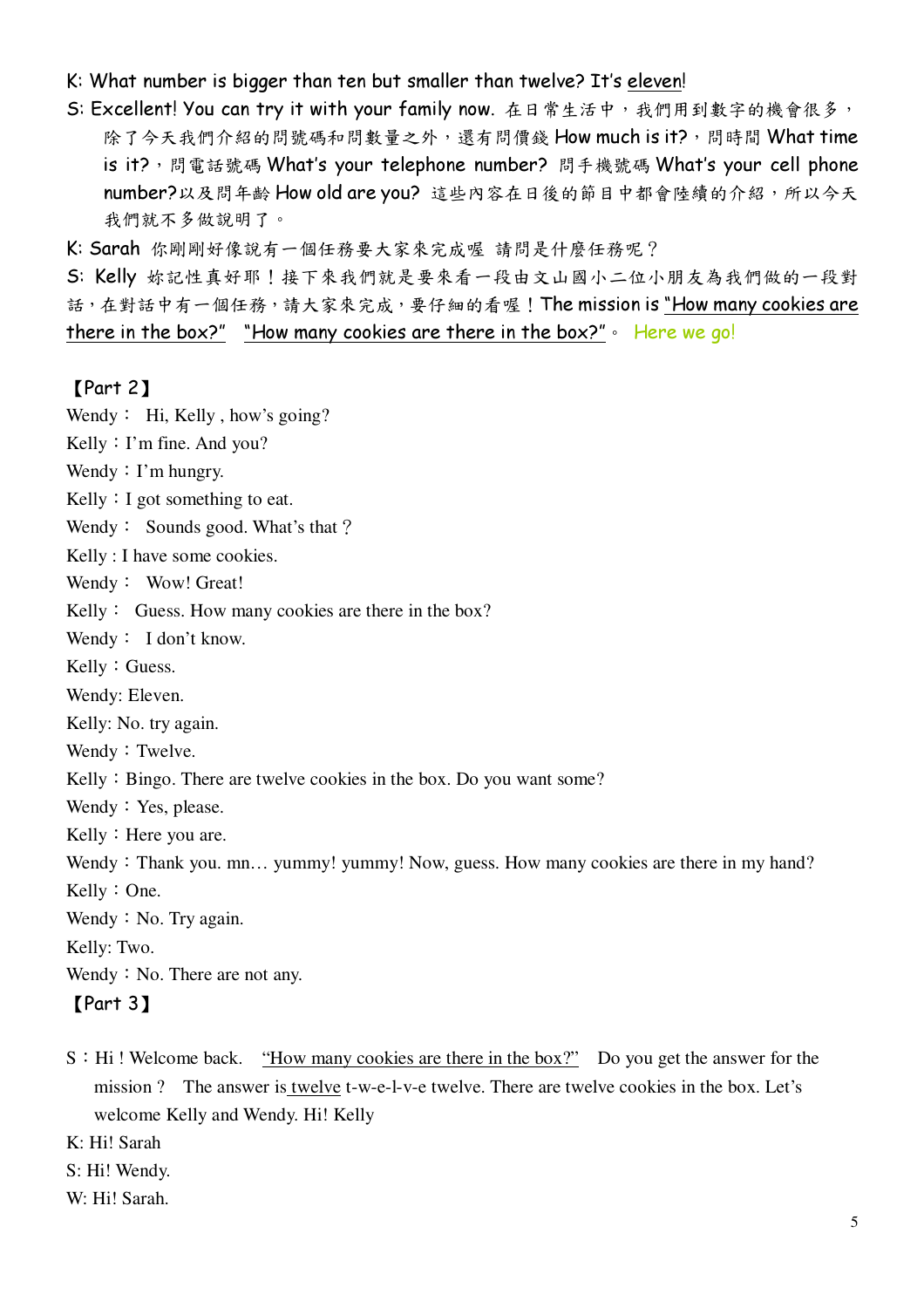K&W : How are you doing?

- S: I'm fine. Thanks. And you?
- K&W : We are great! Thank you.
- S: 看完你們的那段對話,讓我想起來在第一集 Farm animals 裡,我們學過了"How many dogs are there? "
- W: "How many ducks are there?"
- K: "How many chickens are there?"
- S: Exactly! 從這三句我們看出 How many 後面的名詞 dog, dogs, duck, ducks chicken chickens. 都加 上了。。
- K: 還有我們對話中的 cookie 也加了 s 喔!! Cookie cookies
- S: 所以,當我們用 How many 來問的時候,可別忘了後面的名詞要加上 s.

W:加上 s!? 那請問是加上大 S 還是小 s 呢?

- S: 當然是小 s 囉 ! 加上 s 的名詞, 就叫做複數名詞, 比如 Indian Indians 印地安人, How many Indians are there in the picture? 在圖片中有幾個印地安人呢?
- K: Let's count
- W&K: <u>One, two, three, four, five, six</u>, seven, eight, nine, ten. There are ten Indians in the picture.
- W: 在圖片中有十個印地安人.
- S: Days, How many days are there in a week? 一星期有幾天?
- W: There are seven days in a week. 一星期有七天。
- S: Months, How many months are there in a year? 一年有幾個月?
- K: There are twelve months in a year. 一年有 12 個月。
- S: Pencils, How many pencils are there in the picture?
- W: There are one pencil in the picture.
- K: Stop!! What did you say?
- W: There are one pencil in the picture.
- S: No,  $\frac{1}{2}$   $\frac{1}{2}$   $\frac{1}{2}$  There is, there is one is one pencil in the picture.
- W: There is one pencil in the picture.
- K: Did you get it?
- W: Yes, I did.
- S: 剛才的對話中, Wendy 手中什麼都沒有時, Wendy 你是怎麼說的呢?
- W: There are not any., There are not any. 什麼都沒有.
- S: We did a good job!! Give us a big hand. Because "Two heads are better than one."
- W&K : "Two heads are better than one."?
- S: 聽過"三個臭皮匠勝過一個諸葛亮"嗎?
- W: Ok!! I got it. 那我們三個不就是勝過諸葛亮囉?
- S: Of course!! 你們再聽聽看這一句 "Our classroom was at sixes and sevens after the party." "Our classroom was at sixes and sevens after the party?"這一句裡頭和數字有關的就是 At sixes and sevens 你們說是什麼意思呢?
- W: mn...我們教室在同樂會之後都變得亂七八糟,那 at sixes and sevens 就是亂七八糟囉?
- S: Exactly!!! 完全正確! At sixes and sevens 就是亂七八糟, You are so smart! Now it's show time. Let's have fun. 接下來我們一起來欣賞由文山國小三位小朋友為我們做的歌謠表演的『十個印地安